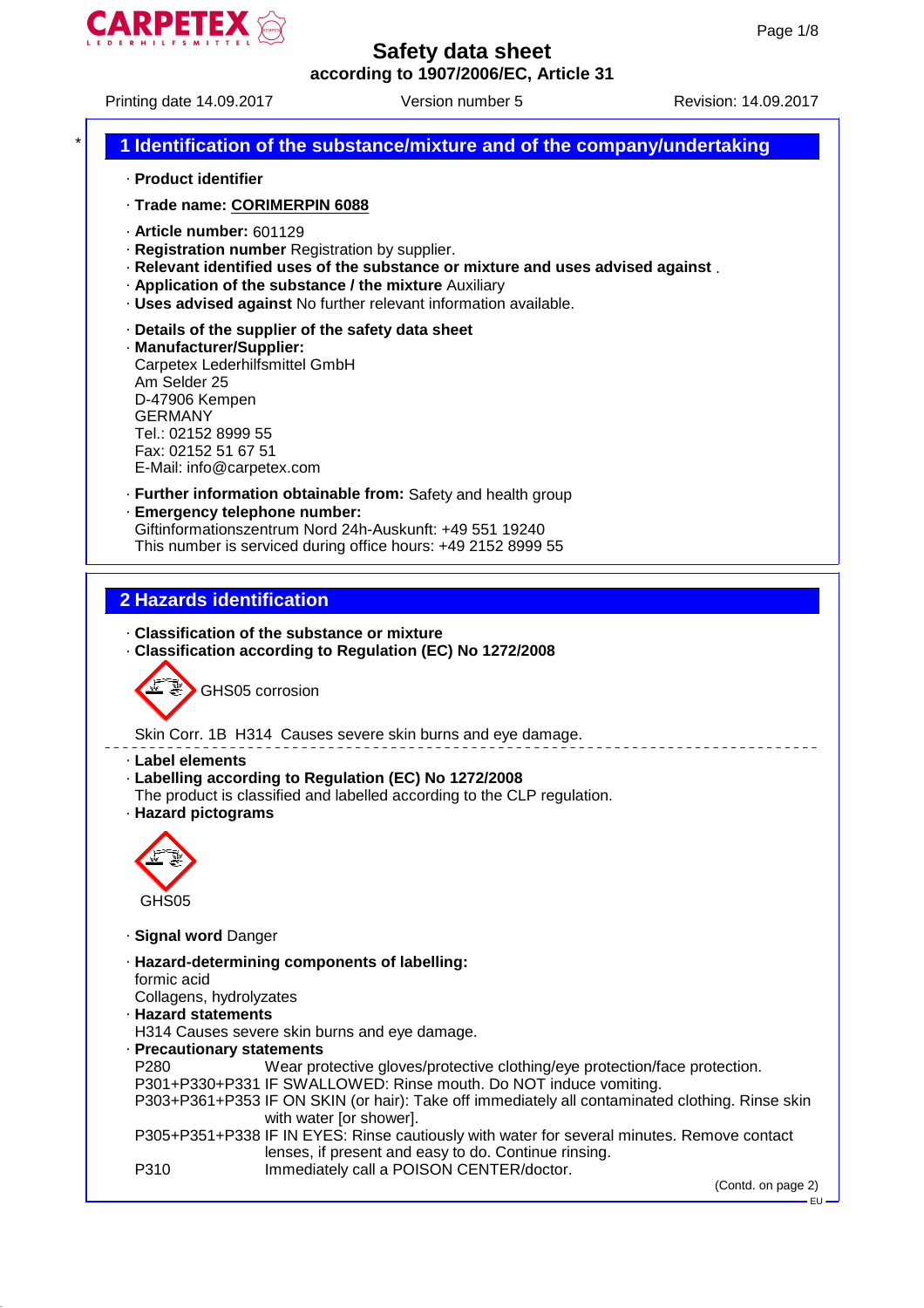

Printing date 14.09.2017 Version number 5 Revision: 14.09.2017

(Contd. of page 1)

#### **Trade name: CORIMERPIN 6088**

- · **Other hazards**
- · **Results of PBT and vPvB assessment**
- · **PBT:** Not applicable.
- · **vPvB:** Not applicable.

# **3 Composition/information on ingredients**

- · **Chemical characterisation: Mixtures**
- · **Description:** aqueous solution
- · **Dangerous components:**

| - Dangerous components.   |                                                                                          |        |
|---------------------------|------------------------------------------------------------------------------------------|--------|
| CAS: 64-18-6              | formic acid                                                                              | 25-50% |
| EINECS: 200-579-1         | <b>Example 2.</b> Flam. Liq. 3, H226; $\otimes$ Acute Tox. 3, H331; $\otimes$ Skin Corr. |        |
|                           | Index number: 607-001-00-0 1A, H314; $\leftrightarrow$ Acute Tox. 4, H302                |        |
| Reg.nr.: 01-2119491174-37 |                                                                                          |        |
| CAS: 92113-31-0           | Collagens, hydrolyzates                                                                  | 10-25% |
| EINECS: 295-635-5         |                                                                                          |        |
|                           |                                                                                          |        |

· **Additional information:**

CAS: 64-18-6\*

\*Proposed future entry in Annex VI of CLP Regulation

CAS 92113-31-0 - natural polymer, untreated or chemically modified

Polymers are exempted from REACH-regulation.

For the wording of the listed hazard phrases refer to section 16.

# **4 First aid measures**

· **Description of first aid measures**

· **General information:** Immediately remove any clothing soiled by the product.

· **After inhalation:**

In case of unconsciousness place patient stably in side position for transportation. Supply fresh air; consult doctor in case of complaints.

- · **After skin contact:** Immediately wash with water and soap and rinse thoroughly.
- · **After eye contact:**

Rinse opened eye for several minutes under running water. Then consult a doctor.

- · **After swallowing:** Drink plenty of water and provide fresh air. Call for a doctor immediately. Do not induce vomiting.
- · **Information for doctor:**
- · **Most important symptoms and effects, both acute and delayed** No further relevant information available.
- · **Indication of any immediate medical attention and special treatment needed** Risk of aspiration.

# **5 Firefighting measures**

- · **Extinguishing media**
- · **Suitable extinguishing agents:** Use fire extinguishing methods suitable to surrounding conditions. · **Special hazards arising from the substance or mixture**
- In case of fire, the following can be released: Organic decomposition products

Carbon oxides (COx)

(Contd. on page 3)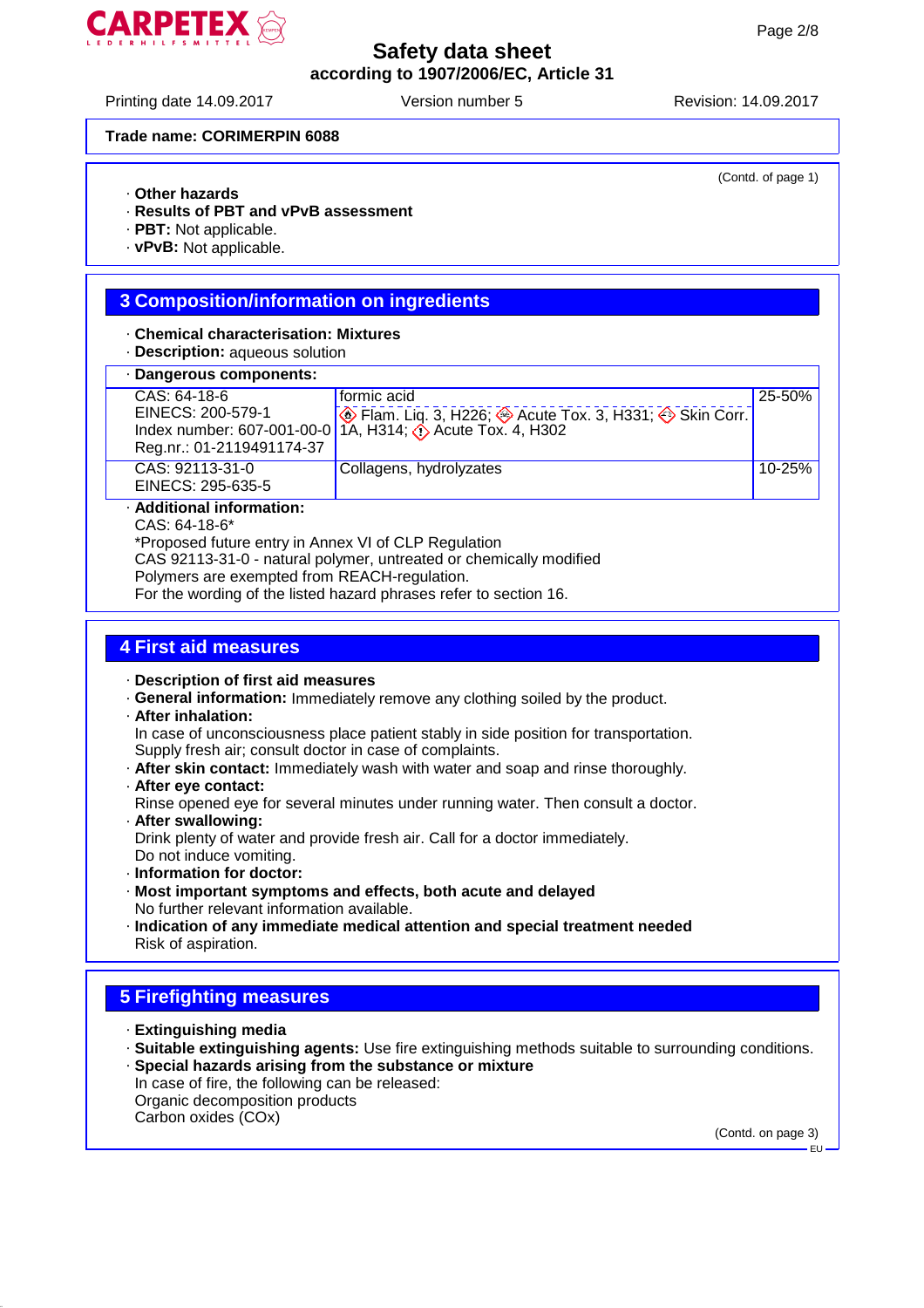# **ARPETEX**

#### **Safety data sheet according to 1907/2006/EC, Article 31**

Printing date 14.09.2017 Version number 5 Revision: 14.09.2017

(Contd. of page 2)

EU

#### **Trade name: CORIMERPIN 6088**

#### · **Advice for firefighters**

· **Protective equipment:** Use suitable breathing apparatus if necessary.

#### **6 Accidental release measures**

· **Personal precautions, protective equipment and emergency procedures** Wear protective equipment. Keep unprotected persons away. Particular danger of slipping on leaked/spilled product. Avoid contact with the eyes and skin. · **Environmental precautions:** Do not allow to enter sewers/ surface or ground water.

- · **Methods and material for containment and cleaning up:** Absorb with liquid-binding material (sand, diatomite, acid binders, universal binders, sawdust). Use neutralising agent. Dispose contaminated material as waste according to item 13. Ensure adequate ventilation. **Reference to other sections**
- See Section 7 for information on safe handling. See Section 8 for information on personal protection equipment. See Section 13 for disposal information.

#### **7 Handling and storage**

- · **Handling:**
- · **Precautions for safe handling** Ensure good ventilation/exhaustion at the workplace. Open and handle receptacle with care. Prevent formation of aerosols. Wear protective clothing. Do not eat, drink or smoke in working area.
- · **Information about fire and explosion protection:** No special measures required.
- · **Conditions for safe storage, including any incompatibilities**

· **Storage:**

- · **Requirements to be met by storerooms and receptacles:** Store only in the original receptacle.
- · **Information about storage in one common storage facility:** Not required.
- · **Further information about storage conditions:** Keep container tightly sealed.
- · **Storage class:** Combustible, corrosive hazardous substance
- · **Specific end use(s)** No further relevant information available.

# **8 Exposure controls/personal protection**

· **Additional information about design of technical facilities:** No further data; see item 7.

· **Control parameters**

| · Ingredients with limit values that require monitoring at the workplace: |                                                                           |                                  |  |
|---------------------------------------------------------------------------|---------------------------------------------------------------------------|----------------------------------|--|
|                                                                           | 64-18-6 formic acid                                                       |                                  |  |
|                                                                           | $IOELV$ 9 mg/m <sup>3</sup> , 5 ppm                                       |                                  |  |
| $\cdot$ DNELs                                                             |                                                                           |                                  |  |
|                                                                           | 64-18-6 formic acid                                                       |                                  |  |
|                                                                           | Inhalative DNEL (Long-term, local effects) 9.5 mg/m <sup>3</sup> (worker) |                                  |  |
|                                                                           |                                                                           | 9.5 mg/m <sup>3</sup> (consumer) |  |
|                                                                           | DNEL (Acute, local effects)                                               | 19 mg/m <sup>3</sup> (worker)    |  |
|                                                                           |                                                                           | 3 mg/m <sup>3</sup> (consumer)   |  |
|                                                                           |                                                                           | (Contd. on page 4)               |  |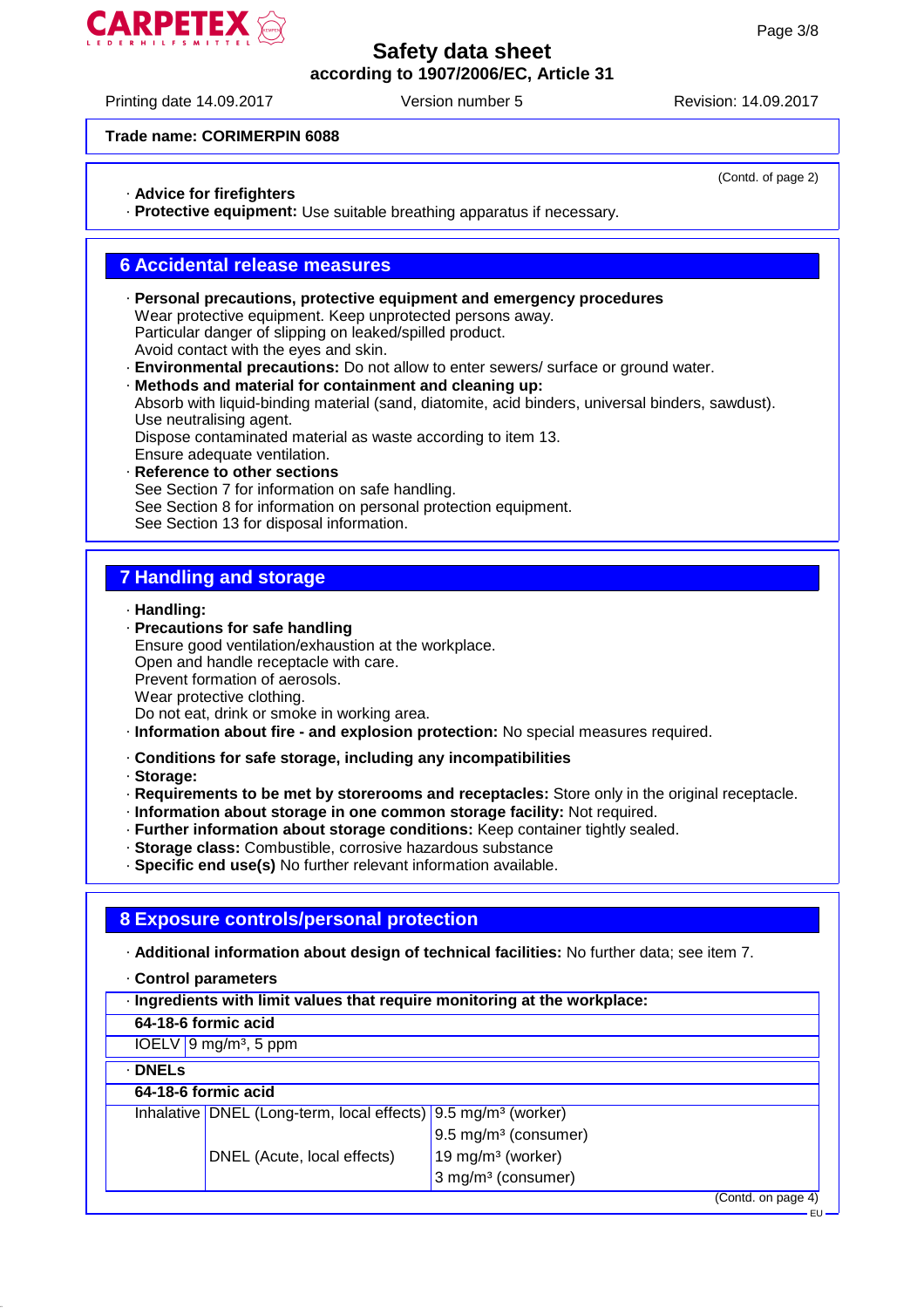

Printing date 14.09.2017 Version number 5 Revision: 14.09.2017

#### **Trade name: CORIMERPIN 6088**

|                                                                                                                                       |                                                                                              | (Contd. of page 3)                                                                                                                                                                                    |  |
|---------------------------------------------------------------------------------------------------------------------------------------|----------------------------------------------------------------------------------------------|-------------------------------------------------------------------------------------------------------------------------------------------------------------------------------------------------------|--|
| · PNECs                                                                                                                               |                                                                                              |                                                                                                                                                                                                       |  |
|                                                                                                                                       | 64-18-6 formic acid                                                                          |                                                                                                                                                                                                       |  |
|                                                                                                                                       | PNEC 2 mg/l (fresh water)                                                                    |                                                                                                                                                                                                       |  |
|                                                                                                                                       | 0.2 mg/l (seawater)                                                                          |                                                                                                                                                                                                       |  |
|                                                                                                                                       | 7.2 mg/l (wastewater treatment plant)                                                        |                                                                                                                                                                                                       |  |
|                                                                                                                                       | PNEC 13.4 mg/kg (Sediment (Süßwasser))                                                       |                                                                                                                                                                                                       |  |
|                                                                                                                                       | 1.34 mg/kg (sediment)                                                                        |                                                                                                                                                                                                       |  |
|                                                                                                                                       |                                                                                              |                                                                                                                                                                                                       |  |
|                                                                                                                                       | 1.5 mg/kg (soil)                                                                             |                                                                                                                                                                                                       |  |
|                                                                                                                                       |                                                                                              | . Additional information: The lists valid during the making were used as basis.                                                                                                                       |  |
|                                                                                                                                       | · Exposure controls                                                                          |                                                                                                                                                                                                       |  |
|                                                                                                                                       | · Personal protective equipment:                                                             |                                                                                                                                                                                                       |  |
|                                                                                                                                       | · General protective and hygienic measures:                                                  |                                                                                                                                                                                                       |  |
|                                                                                                                                       | Keep away from foodstuffs, beverages and feed.                                               |                                                                                                                                                                                                       |  |
|                                                                                                                                       | Immediately remove all soiled and contaminated clothing                                      |                                                                                                                                                                                                       |  |
|                                                                                                                                       | Wash hands before breaks and at the end of work.                                             |                                                                                                                                                                                                       |  |
|                                                                                                                                       | Avoid contact with the eyes and skin.                                                        |                                                                                                                                                                                                       |  |
|                                                                                                                                       | Do not eat, drink, smoke or sniff while working.                                             |                                                                                                                                                                                                       |  |
|                                                                                                                                       |                                                                                              | The recommended specification of the protective clothing articles is to be chosen according to the<br>duration of the exposition, the concentration and the amount of the dangerous substances at the |  |
|                                                                                                                                       |                                                                                              |                                                                                                                                                                                                       |  |
| working environment. Seek advice of the suppliers.                                                                                    |                                                                                              |                                                                                                                                                                                                       |  |
| · Respiratory protection:<br>In case of brief exposure or low pollution use respiratory filter device. In case of intensive or longer |                                                                                              |                                                                                                                                                                                                       |  |
|                                                                                                                                       | exposure use self-contained respiratory protective device.                                   |                                                                                                                                                                                                       |  |
|                                                                                                                                       | · Protection of hands:                                                                       |                                                                                                                                                                                                       |  |
|                                                                                                                                       | Protective gloves                                                                            |                                                                                                                                                                                                       |  |
|                                                                                                                                       | · Material of gloves                                                                         |                                                                                                                                                                                                       |  |
|                                                                                                                                       | e.g. Nitrile rubber, NBR                                                                     |                                                                                                                                                                                                       |  |
|                                                                                                                                       | Recommended thickness of the material: $\geq 0.5$ mm<br>· Penetration time of glove material |                                                                                                                                                                                                       |  |
|                                                                                                                                       |                                                                                              | Minimum breakthrough time : > 120 min (Permeation according to EN 374 Part 3: level 4)                                                                                                                |  |
|                                                                                                                                       |                                                                                              |                                                                                                                                                                                                       |  |
| · Eye protection:                                                                                                                     |                                                                                              |                                                                                                                                                                                                       |  |
|                                                                                                                                       |                                                                                              |                                                                                                                                                                                                       |  |
| `U*U')                                                                                                                                | Tightly sealed goggles (EN 166).                                                             |                                                                                                                                                                                                       |  |
|                                                                                                                                       |                                                                                              |                                                                                                                                                                                                       |  |
|                                                                                                                                       | · Body protection: Protective work clothing                                                  |                                                                                                                                                                                                       |  |
|                                                                                                                                       |                                                                                              |                                                                                                                                                                                                       |  |
|                                                                                                                                       | 9 Physical and chemical properties                                                           |                                                                                                                                                                                                       |  |
|                                                                                                                                       | · Information on basic physical and chemical properties                                      |                                                                                                                                                                                                       |  |
|                                                                                                                                       | · General Information                                                                        |                                                                                                                                                                                                       |  |
| · Appearance:                                                                                                                         |                                                                                              |                                                                                                                                                                                                       |  |
| Form:                                                                                                                                 |                                                                                              | Fluid                                                                                                                                                                                                 |  |
| Colour:                                                                                                                               |                                                                                              | <b>Brown</b>                                                                                                                                                                                          |  |
| · Odour:                                                                                                                              |                                                                                              | Characteristic                                                                                                                                                                                        |  |
|                                                                                                                                       | · Odour threshold:                                                                           | Not determined.                                                                                                                                                                                       |  |
|                                                                                                                                       |                                                                                              |                                                                                                                                                                                                       |  |
|                                                                                                                                       | · pH-value (10 g/l) at 20 °C:                                                                | $2.0 - 3.0$                                                                                                                                                                                           |  |
|                                                                                                                                       |                                                                                              | (Contd. on page 5)                                                                                                                                                                                    |  |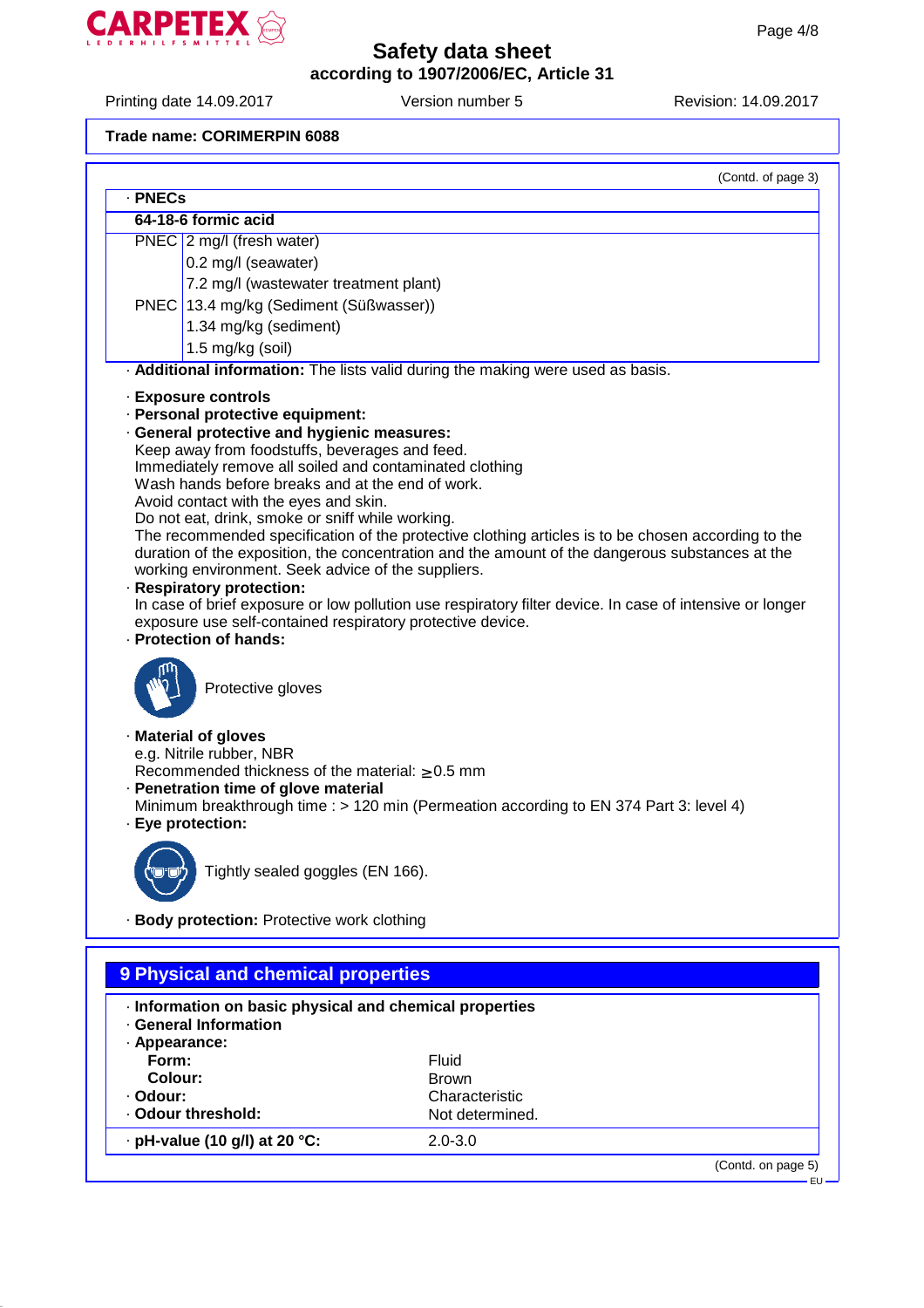

Printing date 14.09.2017 Version number 5 Revision: 14.09.2017

#### **Trade name: CORIMERPIN 6088**

|                                                                                                                      | (Contd. of page 4)                                                               |
|----------------------------------------------------------------------------------------------------------------------|----------------------------------------------------------------------------------|
| · Change in condition<br><b>Melting point/freezing point:</b><br>Initial boiling point and boiling range: ca. 105 °C | Undetermined.                                                                    |
| · Flash point:                                                                                                       | $>100$ °C                                                                        |
| · Flammability (solid, gas):                                                                                         | Not applicable.                                                                  |
| · Ignition temperature:                                                                                              |                                                                                  |
| <b>Decomposition temperature:</b>                                                                                    | Not determined.                                                                  |
| · Auto-ignition temperature:                                                                                         | Product is not selfigniting.                                                     |
| · Explosive properties:                                                                                              | Product does not present an explosion hazard.                                    |
| · Explosion limits:<br>Lower:<br>Upper:                                                                              | Not determined.<br>Not determined.                                               |
| · Vapour pressure at 20 °C:                                                                                          | ca. 23 mbar                                                                      |
| · Density at 20 °C:<br>· Relative density<br>· Vapour density<br>· Evaporation rate                                  | 1 $g/cm3$<br>Not determined.<br>Not determined.<br>Not determined.               |
| · Solubility in / Miscibility with<br>water:                                                                         | Soluble.                                                                         |
| · Partition coefficient: n-octanol/water:                                                                            | Product is an emulsifier.                                                        |
| · Viscosity:<br>Dynamic:<br>Kinematic:<br><b>Other information</b>                                                   | Not determined.<br>Not determined.<br>No further relevant information available. |

#### **10 Stability and reactivity**

- · **Reactivity** Product is stable under normal ambient conditions.
- · **Chemical stability**
- · **Thermal decomposition / conditions to be avoided:**
- No decomposition if used according to specifications.
- · **Possibility of hazardous reactions** No dangerous reactions known.
- · **Conditions to avoid** No further relevant information available.
- · **Incompatible materials:** No further relevant information available.
- · **Hazardous decomposition products:** No dangerous decomposition products known.

# **11 Toxicological information**

- · **Information on toxicological effects**
- · **Acute toxicity** Based on available data, the classification criteria are not met.
- · **LD/LC50 values relevant for classification:**
- The classification was carried out according to the calculation method described in section 3.1.3.6.1, Annex 1 of the VO1272/2008

| Oral | LD50 | $  > 2000$ mg/kg (--)                |                    |
|------|------|--------------------------------------|--------------------|
|      |      | Inhalative LC50/4 h $>$ 20 mg/l (--) |                    |
|      |      |                                      | (Contd. on page 6) |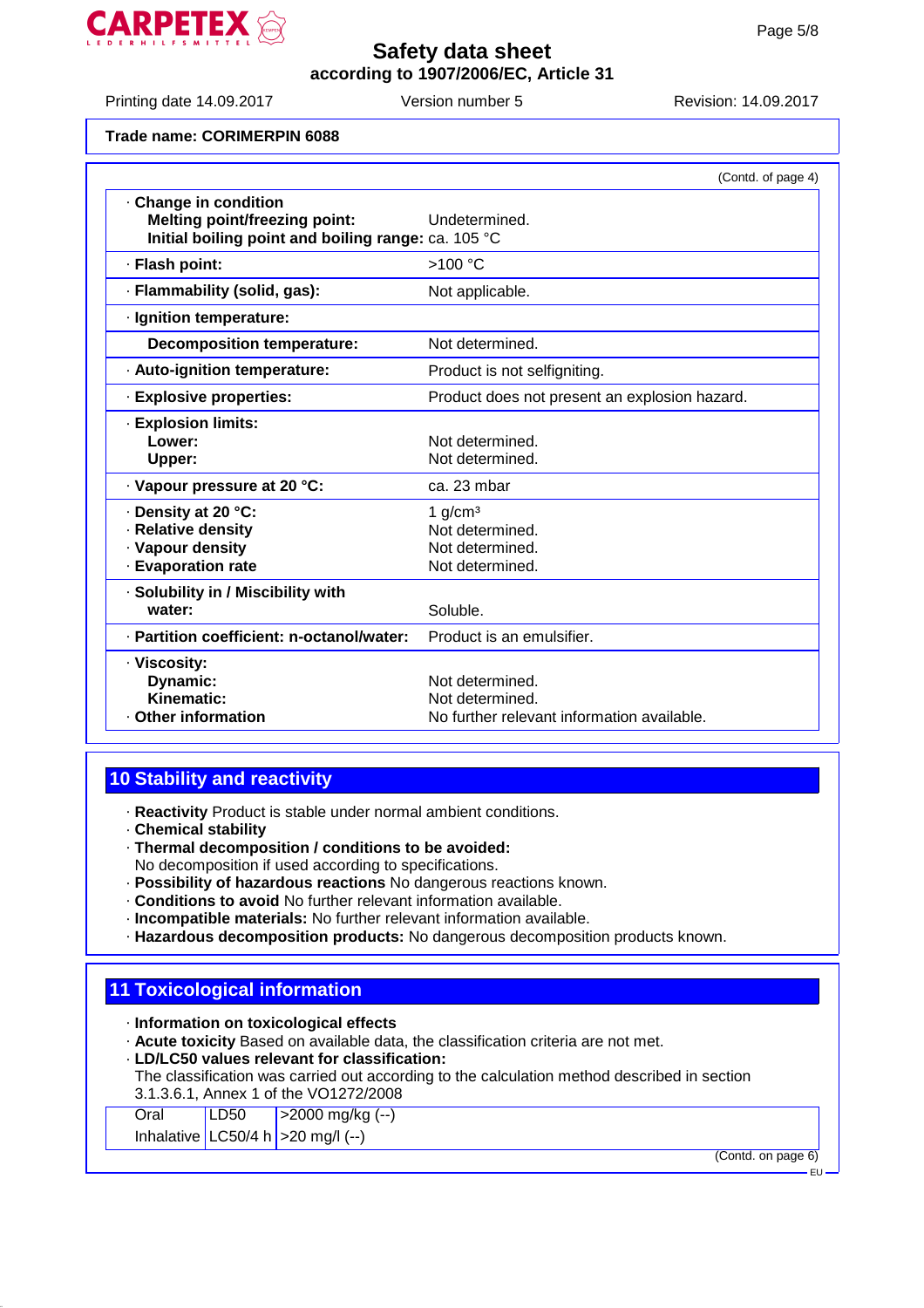

Printing date 14.09.2017 Version number 5 Revision: 14.09.2017

(Contd. of page 5)

#### **Trade name: CORIMERPIN 6088**

· **Primary irritant effect:**

- · **Skin corrosion/irritation**
- Causes severe skin burns and eye damage.
- · **Serious eye damage/irritation**
- Causes severe skin burns and eye damage.
- · **Respiratory or skin sensitisation** No sensitising effects known.
- · **CMR effects (carcinogenity, mutagenicity and toxicity for reproduction)**
- · **Germ cell mutagenicity** no data
- · **Carcinogenicity** no data
- · **Reproductive toxicity** no data
- · **STOT-single exposure** no data
- · **STOT-repeated exposure** no data
- · **Aspiration hazard** no data

#### **12 Ecological information**

- · **Toxicity**
- · **Aquatic toxicity:**
- **Literature** Component: 64-18-6 (formic acid) Acute: > 100 mg/l
- · **Persistence and degradability**
- Component: 64-18-6 (formic acid)
- readily biodegradable
- · **Behaviour in environmental systems:**
- · **Bioaccumulative potential** No further relevant information available.
- · **Mobility in soil** No further relevant information available.
- · **Additional ecological information:**
- · **General notes:**

Must not reach sewage water or drainage ditch undiluted or unneutralised.

Water hazard class 1 (German Regulation) (Self-assessment): slightly hazardous for water Do not allow undiluted product or large quantities of it to reach ground water, water course or sewage system.

- · **Results of PBT and vPvB assessment**
- · **PBT:** Not applicable.
- · **vPvB:** Not applicable.
- · **Other adverse effects** No further relevant information available.

#### **13 Disposal considerations**

#### · **Waste treatment methods**

· **Recommendation**

Can be burned with household garbage after consulting with the waste disposal facility operator and the pertinent authorities and adhering to the necessary technical regulations.

· **Waste disposal key:**

Determine wastes code in compliance with local waste management company according the European Waste Catalogue (EWC).

- · **Uncleaned packaging:**
- · **Recommendation:** Disposal must be made according to official regulations.
- · **Recommended cleansing agents:** Water, if necessary together with cleansing agents.

(Contd. on page 7)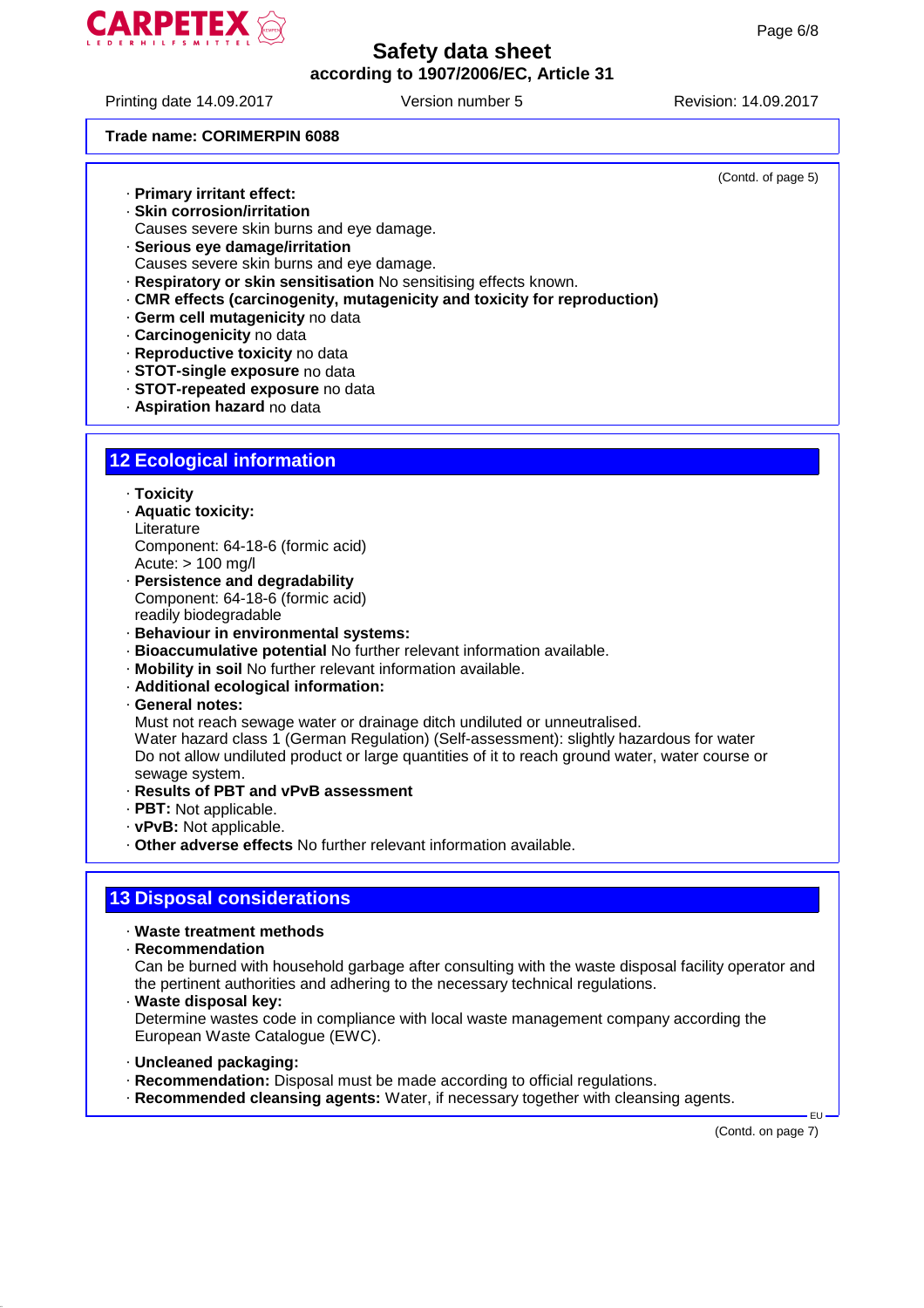

Printing date 14.09.2017 **Version number 5** Revision: 14.09.2017

#### **Trade name: CORIMERPIN 6088**

(Contd. of page 6)

| <b>14 Transport information</b>                                                |                                     |
|--------------------------------------------------------------------------------|-------------------------------------|
| · UN-Number                                                                    |                                     |
| · ADR, IMDG, IATA                                                              | <b>UN3412</b>                       |
| · UN proper shipping name<br>$·$ ADR                                           | 3412 FORMIC ACID, mixture           |
| · IMDG, IATA                                                                   | FORMIC ACID, mixture                |
| · Transport hazard class(es)                                                   |                                     |
| · ADR, IMDG, IATA                                                              |                                     |
|                                                                                |                                     |
| · Class                                                                        | 8 Corrosive substances.             |
| · Label                                                                        | 8                                   |
| · Packing group<br>· ADR, IMDG, IATA                                           | Ш                                   |
| · Environmental hazards:<br>· Marine pollutant:                                | <b>No</b>                           |
| · Special precautions for user                                                 | Warning: Corrosive substances.      |
| · Danger code (Kemler):                                                        | 80                                  |
| · EMS Number:<br>· Segregation groups                                          | $F-A.S-B$<br>Acids, acids           |
|                                                                                |                                     |
| · Transport in bulk according to Annex II of<br><b>Marpol and the IBC Code</b> | Not applicable.                     |
| · Transport/Additional information:                                            |                                     |
| $·$ ADR                                                                        |                                     |
| · Limited quantities (LQ)                                                      | 1L                                  |
| · Transport category                                                           | $\overline{2}$                      |
| · Tunnel restriction code                                                      | E                                   |
| · UN "Model Regulation":                                                       | UN3412, FORMIC ACID, mixture, 8, II |

# **15 Regulatory information**

- · **Safety, health and environmental regulations/legislation specific for the substance or mixture**
- · **REGULATION (EC) No 1907/2006 ANNEX XVII** Conditions of restriction: 3
- · **Chemical safety assessment:** A Chemical Safety Assessment has not been carried out.

#### **16 Other information**

This information is based on our present knowledge. However, this shall not constitute a guarantee for any specific product features and shall not establish a legally valid contractual relationship.

· **Relevant phrases**

H226 Flammable liquid and vapour.

H302 Harmful if swallowed.

H314 Causes severe skin burns and eye damage.

H331 Toxic if inhaled.

· **Department issuing SDS:** Safety and Health group

(Contd. on page 8)

EU